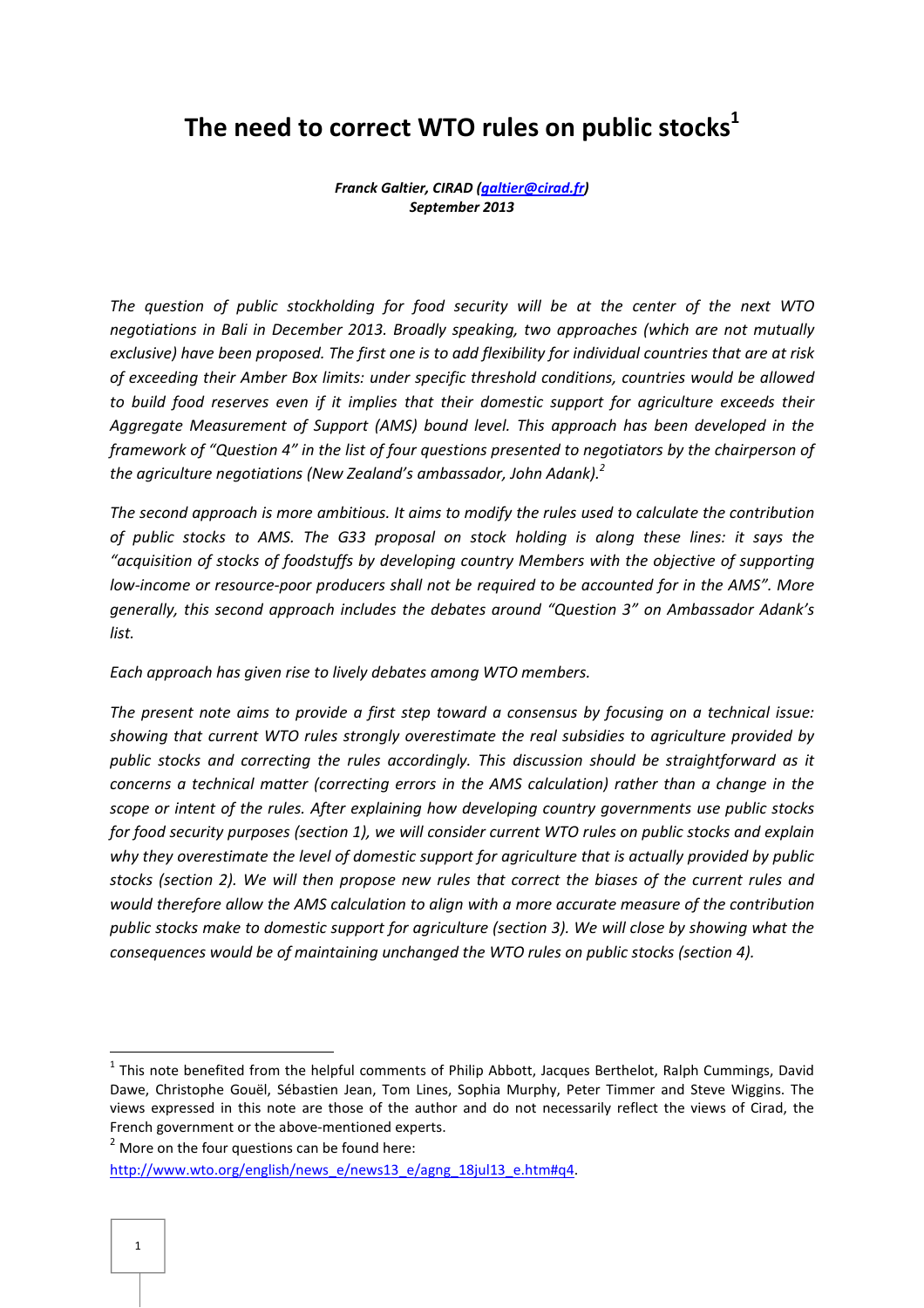### **1. How governments are using public stocks for food security purposes**

Many developing countries (DCs) use public stocks to protect their farmers and consumers from large decreases and increases in prices, especially for basic food products, such as grains. In order to protect farmers when the price decreases too much, the public stock buys grains to remove the surplus from the market and hold the price above a predefined floor. The DC governments use price floors in their efforts to stimulate agricultural investment, increase yields and labor productivity, and reduce the cost of food. Symmetrically, when the price of grains increases too much, the public stock releases part of its stocks on the market, to compensate for supply shortfalls and hold the price below a predefined ceiling. The objective of the price ceiling is to protect consumers. In many DCs, grains prices are very unstable, while grains account for a substantial proportion of household expenditures and provide most of the calories in the diet for a large proportion of the population (*cf.* graph 1 and table 1 in the annex for an example). In some occasions, public stocks' purchases and sales are targeted (restricted to some categories of producers and consumers).

### **2. Why current WTO rules on public stocks significantly overestimate the domestic support to agriculture**

Purchases for public stocks are included in the Aggregate Measurement of Support (AMS). The AMS is capped by the WTO Agreement on Agriculture (AoA), often at a low level for DCs because they almost always had a low level of AMS spending when they signed the AoA. The contribution of public stocks to AMS is calculated by using the following formula:

$$
C = (Pp - Pr).Q
$$

with: *Pp = Purchase price of public stocks Pr = Price used as a reference Q = Quantity* 

The current way to calculate the contribution of public stocks to AMS is biased. It strongly overestimates the real support provided to farmers through public stocks. There are three reasons for this:

- 1. Pr (the reference price) is currently defined as « based on the years 1986 to 1988 and shall generally be the average f.o.b. unit value for the basic agricultural product concerned in a net exporting country and the average c.i.f. unit value for the basic agricultural product concerned in a net importing country in the base period » (Agreement on Agriculture, Annex 3, article 9). As grain prices in 1986-1988 were much lower than they are now, purchases for public stocks are considered as support, even if the purchases are made at the current market price!
- 2. Q (the quantity) is « the quantity of production eligible to receive the applied administered price » (Agreement on Agriculture, Annex 3, article 8). There are currently many different interpretations of what « the quantity of production eligible » actually means. Some countries notify the whole national production, while others notify only the procured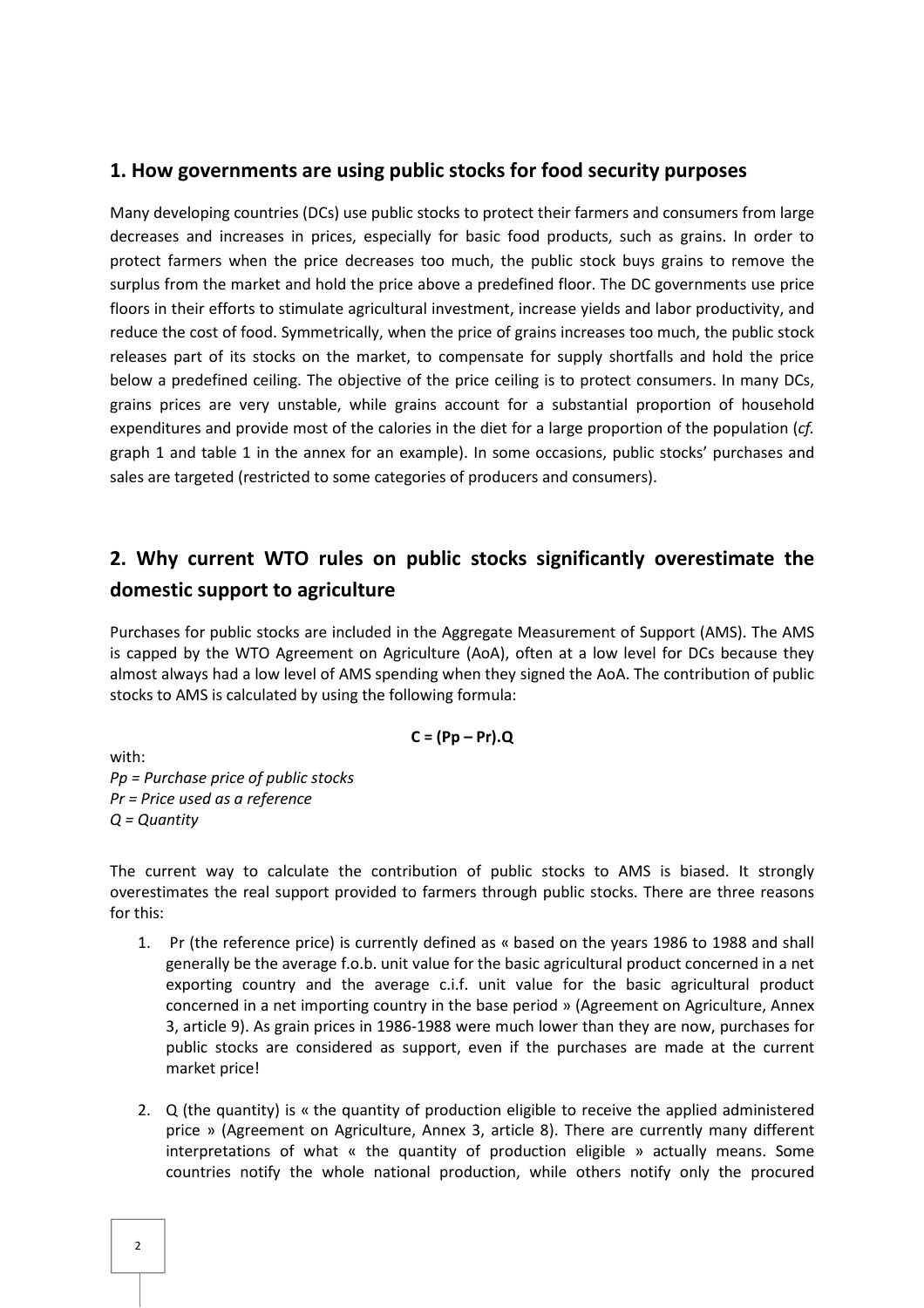quantity. The WTO website, however, is clear that "eligible production" means national production, not just the amount procured for public stocks (see an example of the calculation: http://www.wto.org/english/tratop\_e/agric\_e/ag\_intro03\_domestic\_e.htm).

The rationale behind this approach relies on the implicit assumption that the procurement price makes the market price and, by this way, benefits each unit produced in the country, even if it is not purchased by the stock holding authorities. In many DCs, however, the weight of self-consumption is large and only a small part of total production is marketed (for example, less than 20% of millet and sorghum produced in the Sahel region goes to market). It is therefore unfair to include all the quantity produced in calculating the AMS. Moreover, in many countries, public stocks buy only a small percentage of marketed production, making the effect on market prices small. Public stock purchases are usually also time-limited (they last just a few weeks or months, depending on the context, and only rarely are year-round).

3. Sales by public stocks are not taken into account, although they may act as taxes on farmers (exactly in the same way as purchases can act as subsidies). If a country stabilizes grain prices around its mid- term trend value (by holding the price within a band), implicit subsidies given to farmers (by holding the price above a floor) are compensated by implicit taxes (by holding the price below a ceiling). But following current WTO rules, only the subsidies are taken into account in determining the AMS.

Each of these three elements means the use of buffer-stocks by countries (including DCs) is strongly limited by current rules of the WTO, mainly because these rules strongly overestimate the real support provided to farmers through public stocks.

## **3. New rules for aligning the contribution of public stocks to AMS with a more realistic measure of the domestic support they provide**

The essence of these new rules is to modify the way the contribution of public stocks to AMS is calculated in order to correct the three biases listed above. Our proposal has three components:

1. The first component is to use as a reference price (Pr) the average price of the last *x* months, instead of the price average over the years 1986 to 1988. The level of the price support should be the difference between the procurement price and the *current* market price; using the price that prevailed 25 years ago as a reference is meaningless. This means that the reference price should be based on the average unit value of either exports (f.o.b.) or imports (c.i.f.) for the agricultural product concerned *during the last x months*. In addition, the reference price should include the transport costs between the port and the domestic market and the taxes applied to imports and exports. To illustrate this, let's assume that, for an importing country, the import (c.i.f.) unit value is 300, the import tax rate 20% and the transport cost from the port to the capital of the country is 50. This means that the price cost of the imported product is 410 (300\*1,2+50) and not 300 and that the reference price to be used should be 410. If the public stock buys at 430, the *per unit* amount of the real subsidy is 20 (430 – 410) and not 130 (as calculated by using the import (c.i.f.) unit value for Pr). In other words, for an importing country, using the import (c.i.f.) unit value for Pr strongly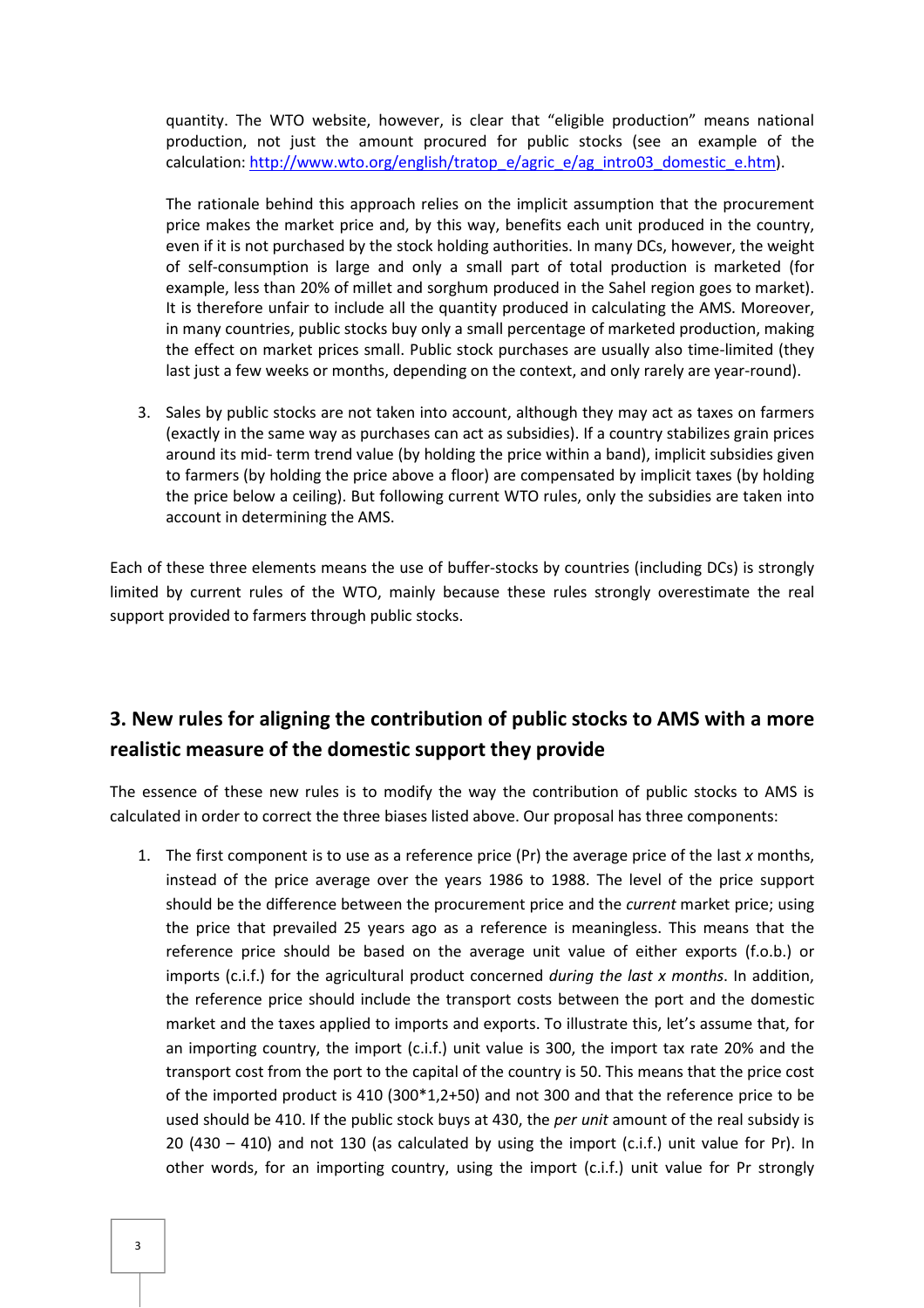underestimates Pr (and as a result *overestimates* the contribution of public stocks procurement to AMS). The situation is exactly the opposite for an exporting country: using the export (f.o.b.) unit value for Pr means overestimating Pr and therefore underestimating the contribution of stocks procurement to AMS. So, the equity between importing and exporting countries requires that for importing countries, we should take Pr = import (c.i.f.) unit value + import taxes + transport costs from the port to the domestic market, and for exporting countries  $Pr =$  export  $(f.o.b.)$  unit value – export taxes - transport costs from the domestic market to the port.

- 2. The second component is to use for the quantity  $Q$  in the formula the quantity actually purchased by public stocks, instead of the entire national production. For some countries, the quantity procured by public stocks accounts for a very small share of the marketed production and therefore it does not affect the market price. For other countries, the quantity procured by public stocks affects the market price but only during the procurement period (usually a few months). In this case, the quantity to be used in the calculus should theoretically be the quantity marketed during the procurement period of the public stock<sup>3</sup>. But, usually, no data is available on this quantity. Therefore our recommendation is to take in all cases the quantity actually procured by public stocks. The practical implication of this would be to allow countries to buy above the current market price up to 10% of the national production with a zero contribution to AMS (thanks to the *de minimis* mechanism). Note that purchasing 10% of production is often sufficient to guarantee a floor price to farmers, at least during part of the year (due to self-consumption, 10% of production can mean as much as 20% to 40% of marketed quantities in many DCs). As a matter of fact, in Indonesia, the public stock (BULOG) succeeded in stabilizing the price of rice by buying only 8.2 percent of average rice production. It was never more than 10 percent, but BULOG did buy almost half of the deviation in production (from trend)<sup>4</sup>.
- 3. The third component of the proposal is to include in the calculus the implicit taxes on farmers created by interventions to hold the price below a ceiling. This would imply that governments calculate (and notify) the contribution of public stocks to AMS not on the basis of the interventions (procurement, sales) of the last completed year but on the basis of the interventions of the five preceding years. In this way, it would be possible to take into account the fact that governments subsidize production some years (by holding the price above a floor) but also tax it other years (by holding the price below a ceiling). Adopting this modification would encourage governments to use public stocks to stabilize prices (hold them within a band) rather than support them (try to maintain only a floor). It would also encourage governments to sell the stocks on the domestic market, thereby lowering their AMS should the price be below the reference price, rather than on the international market.

l

 $3$  For instance, in Mali, the production of millet and sorghum is around 2,500,000 metric tons, of which only 20% are marketed (80% are self-consumed by farmers). This means that, during the whole year, around 500,000 metric tons of millet and sorghum are marketed. Only part of them is marketed during the procurement period of public stocks (usually the post-harvest period). Moreover, in this country, the quantity procured by public stocks is usually not enough to affect significantly the market price.

<sup>4</sup> For more details, see Timmer, P. (1996), "Does BULOG Stabilize Rice Prices in Indonesia? Should It Try?" *Bulletin of Indonesian Economic Studies* 32(2), pp. 45-74.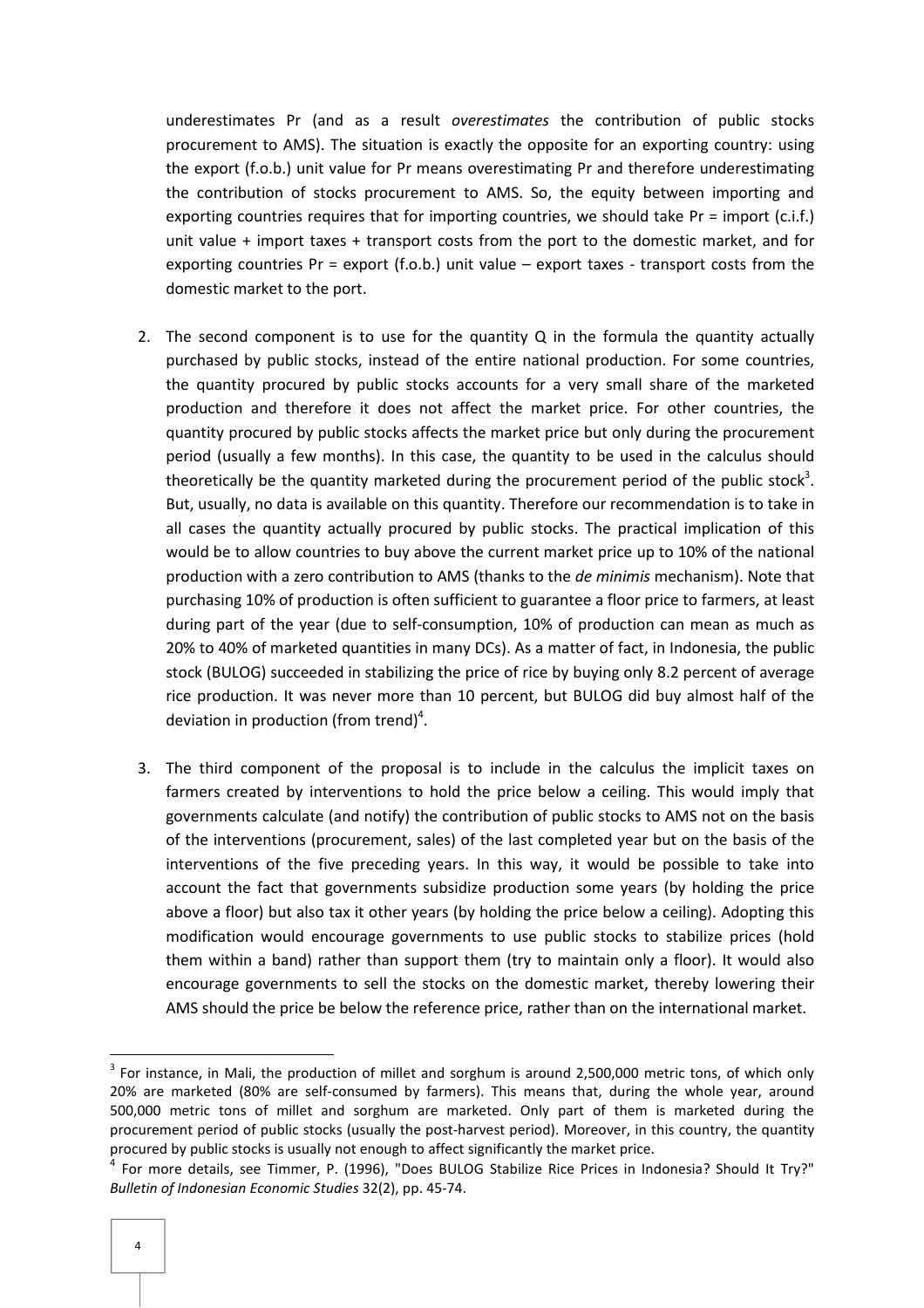The resulting formula to calculate the contribution of public stocks to AMS would be:

 $C = \sum_{n=4}^{n} [(Pp - Pr). Qp - (Pr - Ps). Qs] / 5$ 

with:

*n = last completed year Pp = procurement price of public stocks Pr = average c.i.f. unit value of imports for the agricultural product concerned during the last x months* + import taxes + transport costs from the port to the domestic market *(for importing countries) Pr = average f.o.b. unit value of exports for the agricultural product concerned during the last x months – export taxes - transport costs from the domestic market to the port (for exporting countries) Qp = quantity procured Ps = selling price of public stocks Qs = quantity sold* 

Adopting these new rules would allow a more accurate alignment of the contribution of public stocks to AMS with the real amount of subsidy they provide.

#### **4. Consequences of keeping current WTO rules on public stocks**

Maintaining the current WTO rules on public stocks would entail several consequences:

*Unfairness*. As current WTO rules strongly overestimate the real subsidy provided by public stocks, they are obviously unfair, as they disadvantage the countries that use this kind of tool to protect their farmers. And these countries are mainly DCs: alternative tools do exist to protect farmers (and are used by developed countries), but they are not suited for DCs. Very few DC farmers are covered by price hedging tools because these tools do not exist for the commodities they deal with (rice, millet, sorghum, yams, cassava, etc.), because they are complicated to use and expensive (these tools are only suitable for stakeholders that sell or buy large quantities of commodity), and because they do not provide an effective cover to farmers located far from existing futures markets (see graph 2 for an example). Few DC governments provide cash transfers to their farmers when prices decrease too much, probably because these kind of countercyclical transfers are difficult to implement in DCs due to the lack of databases on farmer productions and incomes.

*Bad incentives*. As current WTO rules (based on a biased AMS formula) are erroneously penalizing stocks, maintaining them is likely to lead countries to use trade policies to try to stop food prices reaching extremely low or high levels. By implementing border measures (changes in tariffs, quotas, bans) governments can regulate imports and exports to absorb surpluses or make up deficits on their domestic market. The mechanism is the same as the one used by public stocks (it also relies on regulating the quantity available on the domestic market), but the consequences for other countries are quite different: whereas trade policies may increase the instability on international markets (as happened in 2008 on the rice market), public stocks are likely to have the opposite effect: by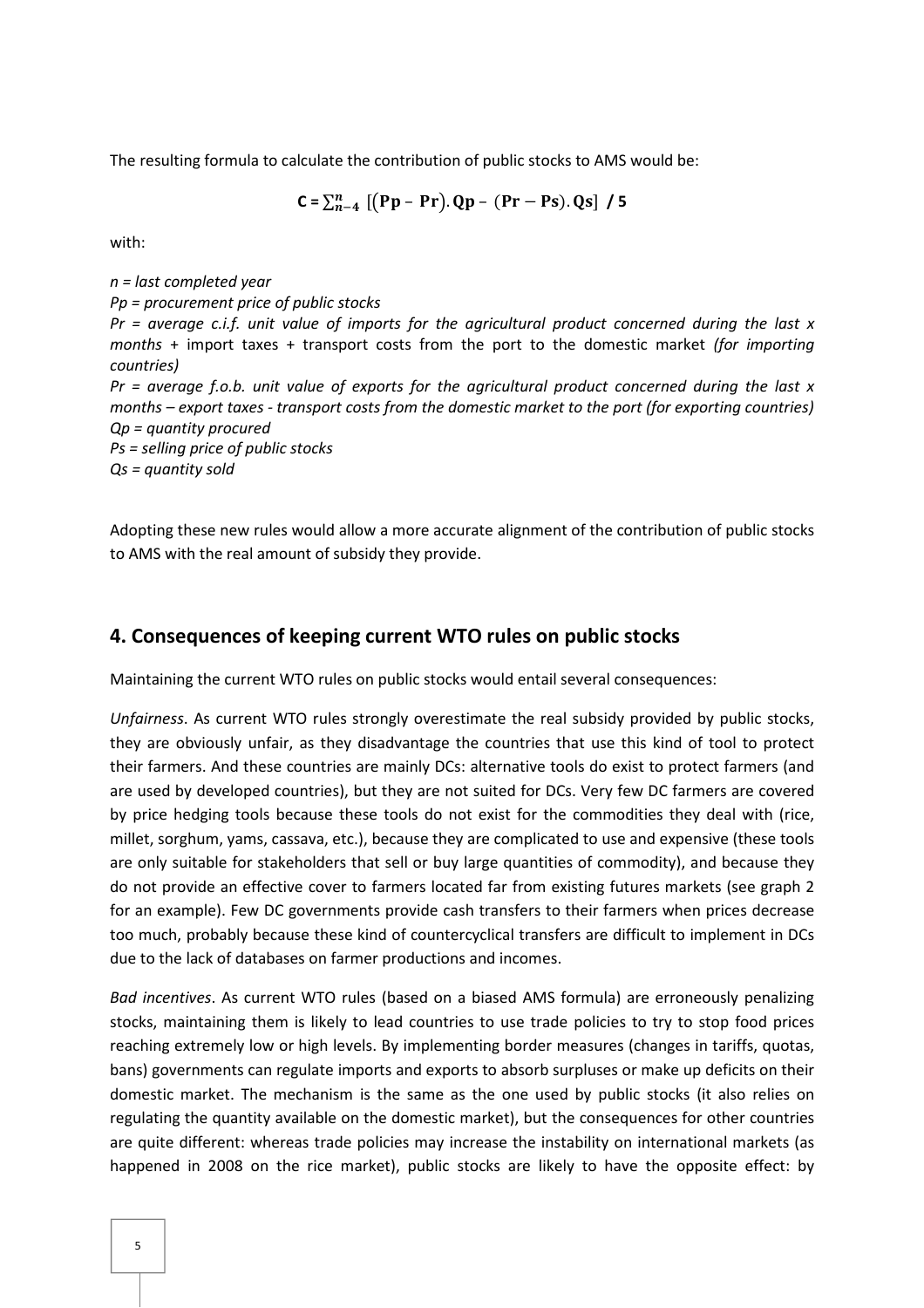increasing the global level of stocks, they contribute to a reduction in the frequency and the magnitude of price spikes on international markets. As a matter of fact, price spikes only occur on international markets when the level of global stocks is low (see graph 3 in annex). Revising the formula for the support provided by public stocks could encourage some countries to rely more on stocks and less on ad hoc trade restrictions, especially in the post-2008 context where many DCs are willing to increase the level of their public stocks so as to reduce the vulnerability of their smallholder producers and consumers that live close to or below the poverty line.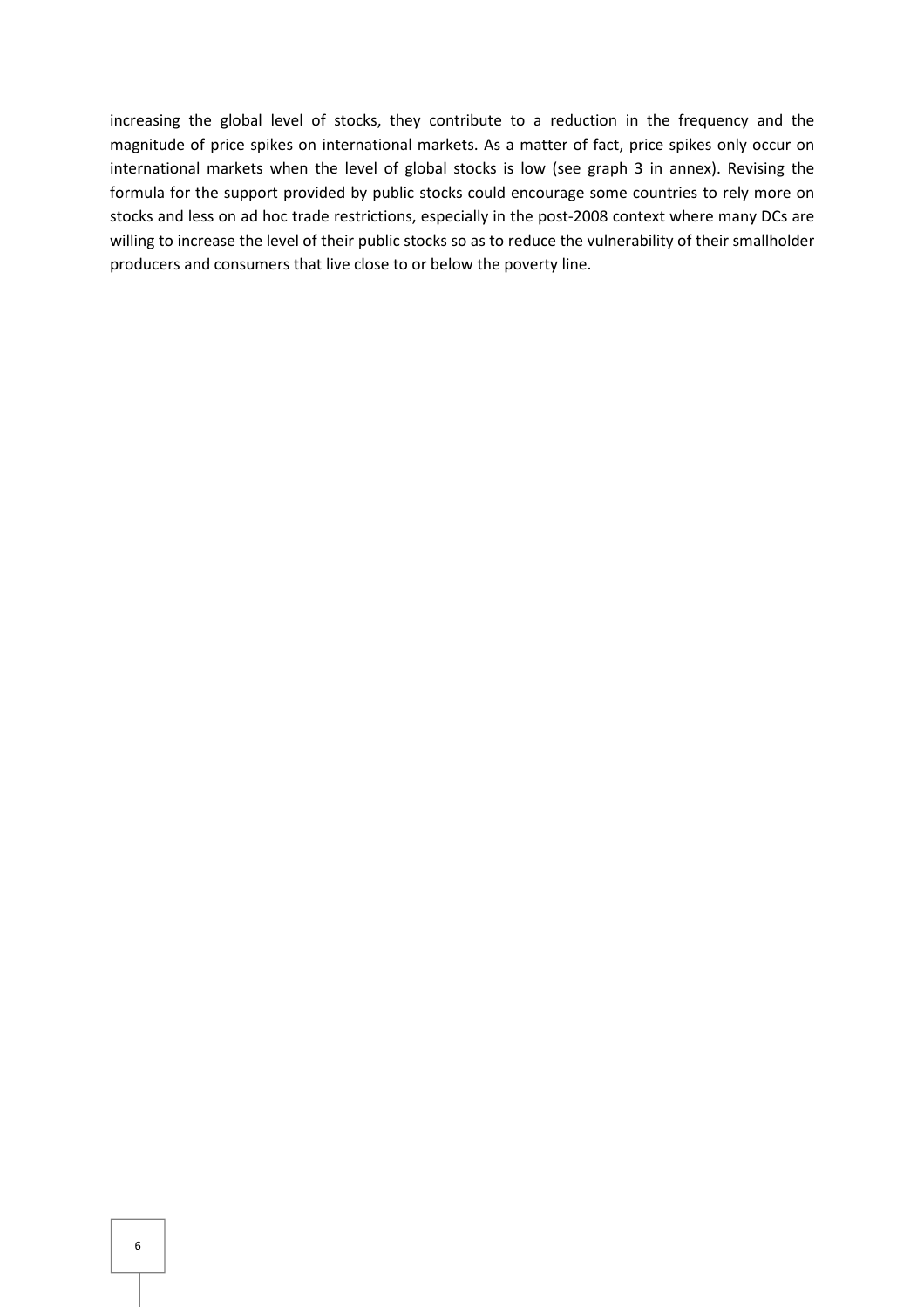#### **Annex**



Graph 1: In Bamako (Mali), consumer grain prices are highly unstable

*Source: Observatoire du Marché Agricole (OMA)*

|  |  |                                                                |  |  |  |  |  | Table 1: In Mali, grain provides most of the calories in the diet and accounts for a significant |
|--|--|----------------------------------------------------------------|--|--|--|--|--|--------------------------------------------------------------------------------------------------|
|  |  | proportion of household expenditures (for all social classes). |  |  |  |  |  |                                                                                                  |

|                                                    | Proportion of grain<br>in dietary calories | Proportion of grain in household Proportion<br>food expenditures | of<br>grain<br>1n<br>household total expenditures |
|----------------------------------------------------|--------------------------------------------|------------------------------------------------------------------|---------------------------------------------------|
| Average for rural households                       | 86.0%                                      | 51.1%                                                            | 34.9%                                             |
| Average for the poorest 20%<br>of rural households | 88.6%                                      | 57.6%                                                            | 44.3%                                             |
| Average for the richest 20%<br>of rural households | 82.0%                                      | 44.1%                                                            | 26.5%                                             |
| for<br>urban<br>Average<br>households              | 73.1%                                      | 31.9%                                                            | 18.4%                                             |
| Average for the poorest 20%<br>of urban households | 78.6%                                      | 38.5%                                                            | 27.3%                                             |
| Average for the richest 20%<br>of urban households | 68.0%                                      | 27.4%                                                            | 13.6%                                             |

*Source: Bocoum (2011)*, *Sécurité alimentaire et pauvreté, analyse économique des déterminants de la consommation des ménages, application au Mali, PhD Thesis, Montpellier University 1, 242 p. + annexes.*